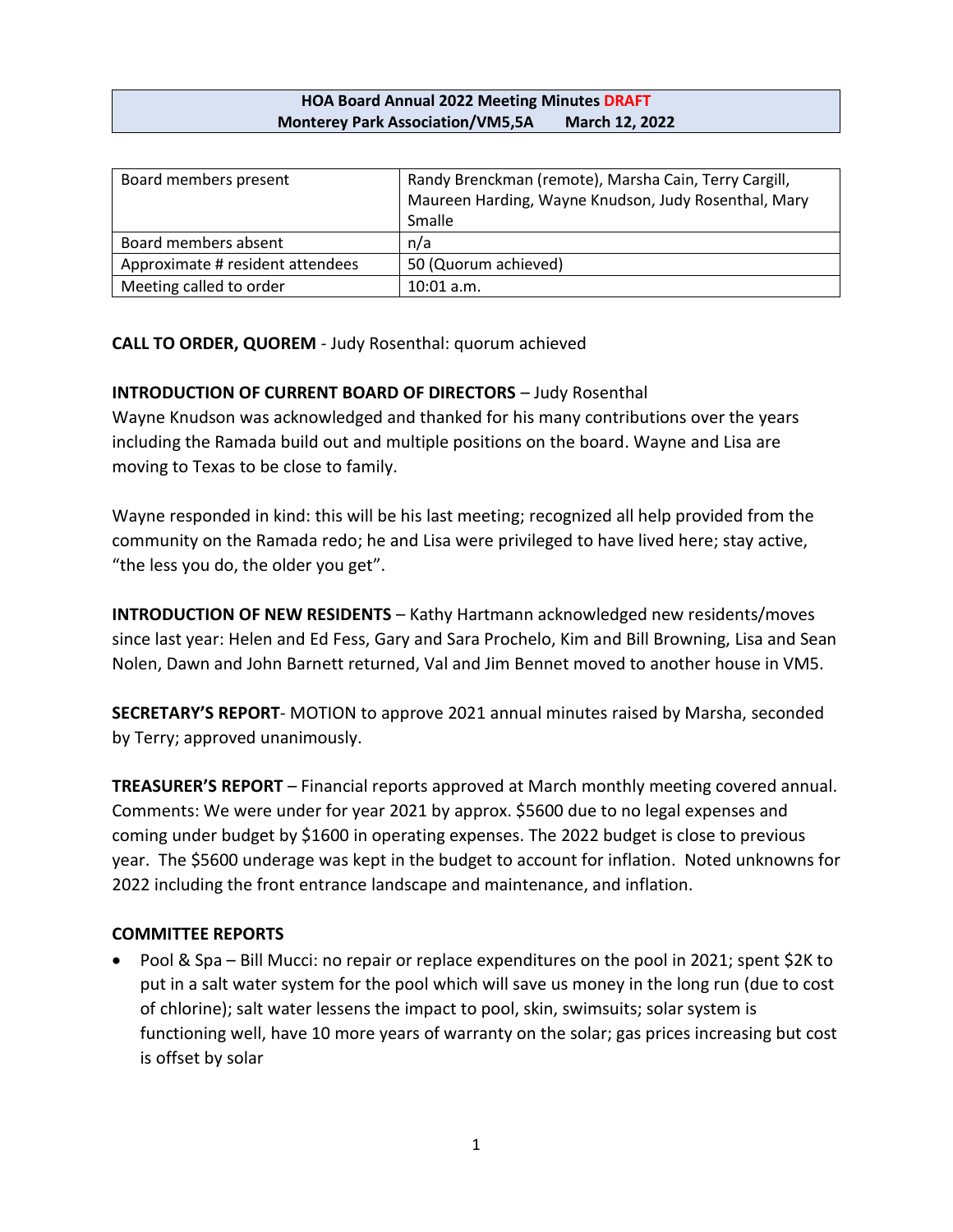- Ramada Building & Grounds Randy Brenckman: nothing to report on Ramada; all is well with grounds, normal maintenance plus a few irrigation leaks which were addressed; olive tree was trimmed and sprayed this week; thanks to volunteers it helps to keep cost down
- Compliance tough job because you have to tell people what they are doing wrong; diplomacy is key to see that rules are enforced; example of compliance items are weeds, palm trees, things stored in carports
- Directory Joan Jones, Maureen Harding: in process of recruiting a new Directory person to work with Joan; 2022-23 Directories on track to be available in early April
- Web Page Beth Minahan: lots of webpage content including directory (password protected), home modification information, real estate forms for home sale/purchase, calendar, next board meeting date. If you have any ideas for pages to include, please contact Beth;<montereyparkassociation.com>
- Ramada Reservations/Supplies Gayle Sjodin: Ramada is available for any homeowner to use, can be used for parties, birthday's, reservation through Gayle is required to use the Ramada; \$100 deposit is returnable to you; chairs and tables are all available; Gayle ensures bathroom and kitchen is stocked with supplies such as paper goods; let her know if there is a shortage in supplies; note that pool is not reservable.
- Ramada Maintenance June Lundy (for Sue Carey): watches out for repairs that need to be done and report to the board; this past year, cabinets and furniture were oiled, chairs and tables were cleaned
- Library Ann Lane; will do spring cleaning in a few weeks, but feel free to take books home; there is a sign inside the library with suggestions on where to donate large amount of books
- Real Estate Judy Rosenthal (for Beverly Pettit): sold 6 homes in 2021; for 2022, so far we have 2 homes set to close; when a home is sold, the Association will receive \$400 from transfer fee and \$295 from ½ of annual dues for a total of \$695; these monies go directly into the reserve
- Street Lighting Craig Sjodin: the HOA maintains bulbs and sensors, but the rest is the responsibility of the homeowner (for example painting of the lamp post or rewiring the lamppost is homeowner responsibility, not HOA's)
- Special Events Marsha Cain: Cinco De Mayo party in planning stage, May 5; this past year we had a Memorial Day picnic, Halloween Party, Christmas Party and New Year party
- Coffees/Cocktail Parties Carolina Grandestaff/Terry Cargill good attendance this year, great way to meet neighbors and make friends; these run Sep – May; individual homeowner(s) sponsor each Coffee and are also encouraged to sponsor/co-sponsor cocktail parties, contact Carolina or Terry if interested; Cocktail Parties are BYOB and a dish to share
- New Resident Orientation Kathy Hartmann, Carolina Grandestaff: ensure new residents have pool keys, directories, and awareness of amenities, events, and key information on the website
- Architectural Marsha Cain: forms for modifications to home exteriors are on the website; see website for approved color palette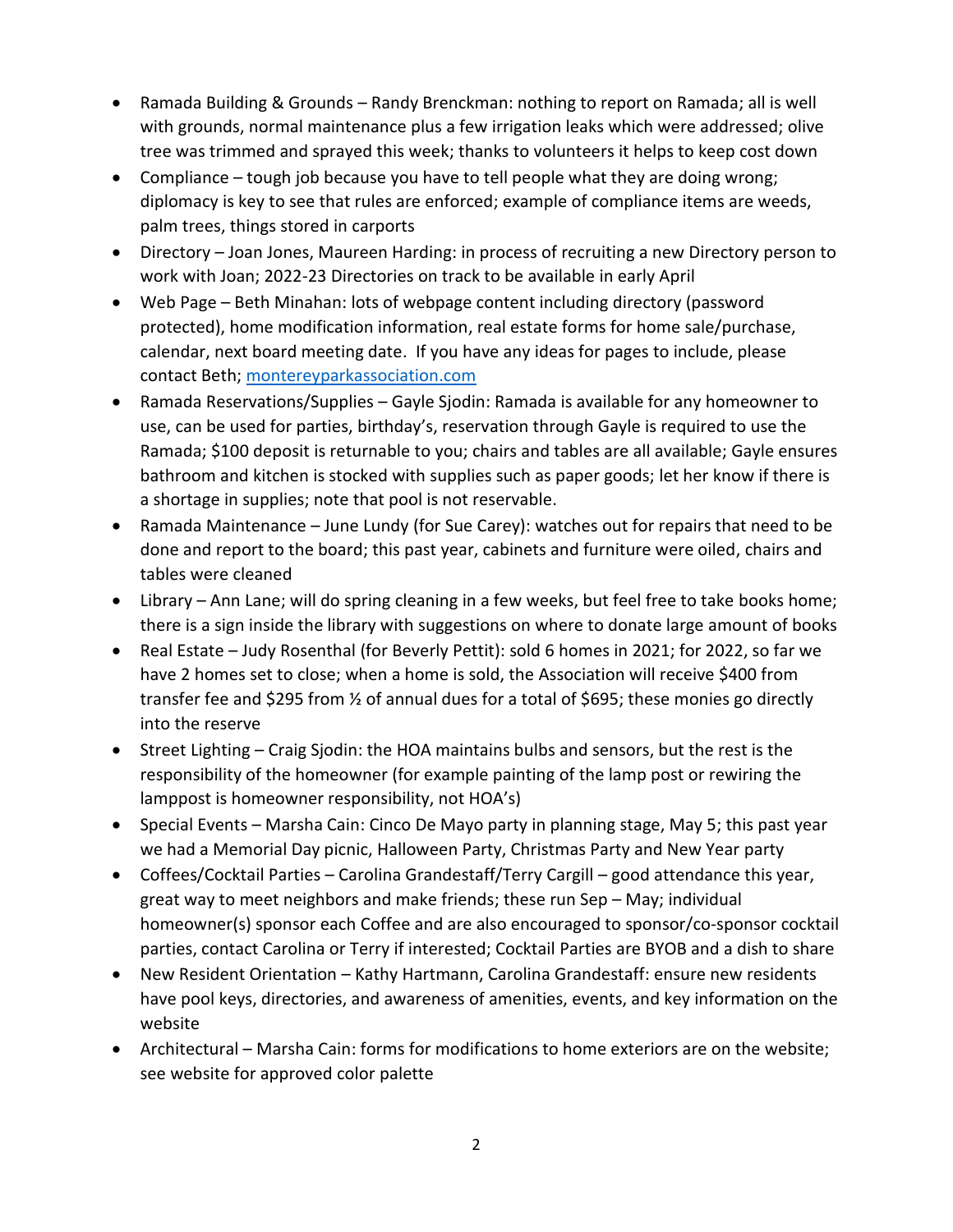## **PROPOSED AMENITIES**

Financial Overview – Mary Smalle; we have \$15,000 in business savings account, we need to move \$4000 of this into the reserve for 2022 (already obtained \$1000); this leaves us about \$11,000 in the business savings account; we increased the dues by \$3400, which is currently unallocated; Mary is comfortable spending the dues increase.

Furniture - Total costs for 40 chairs and 5 tables is approximately \$2700

AC – \$7500 covers unit, installation, warranty (details available on request); still need to determine how to control usage, it can be controlled via wifi, but we would need to have wifi in the Ramada to control the system remotely, details need to be better understood; ultimately, a vote to approve an assessment to fund the AC would be required (51% of the homes must approve an assessment); Need to evaluate whether or not our current electrical system can handle the addition of air conditioning or, if inadequate, an additional cost would be required to update the current system.

Xeriscape – do not have costs yet or potential cost savings; initial discussion/discovery with landscape designer took place March 4; soliciting interest among residents to form a committee

## Board Vote

Membership input/show of hands on chairs and tables indicated approval of proposal; MOTION to approve \$2700 expenditure for new furniture made by Maureen seconded by Marsha, motion passed.

## **RULES CHANGES**

Presentation – Judy Rosenthal: input from homeowners was solicited via survey, Board will consider this input as guidance, but the Board will vote on the rules changes; note that rules are not cast in concrete; the Board can vote the rules changes at any time

Board Vote (on each individual rules change):

1. Radios (proposed change: Radios/ audio equipment are allowed on pool deck or patio as long as volume level will not disturb others) – currently radios/music are not allowed at the pool, the exception being the instructional tape for water aerobics.

MOTION to change the rule was made by Wayne, seconded by Marsha; discussion: music and loud talking bounces off of building, and echoes into the homes, loud voices talk above the music, radios are too loud; it would be the responsibility of the person playing the radio to ask if the radio is disturbing others; why does someone have to have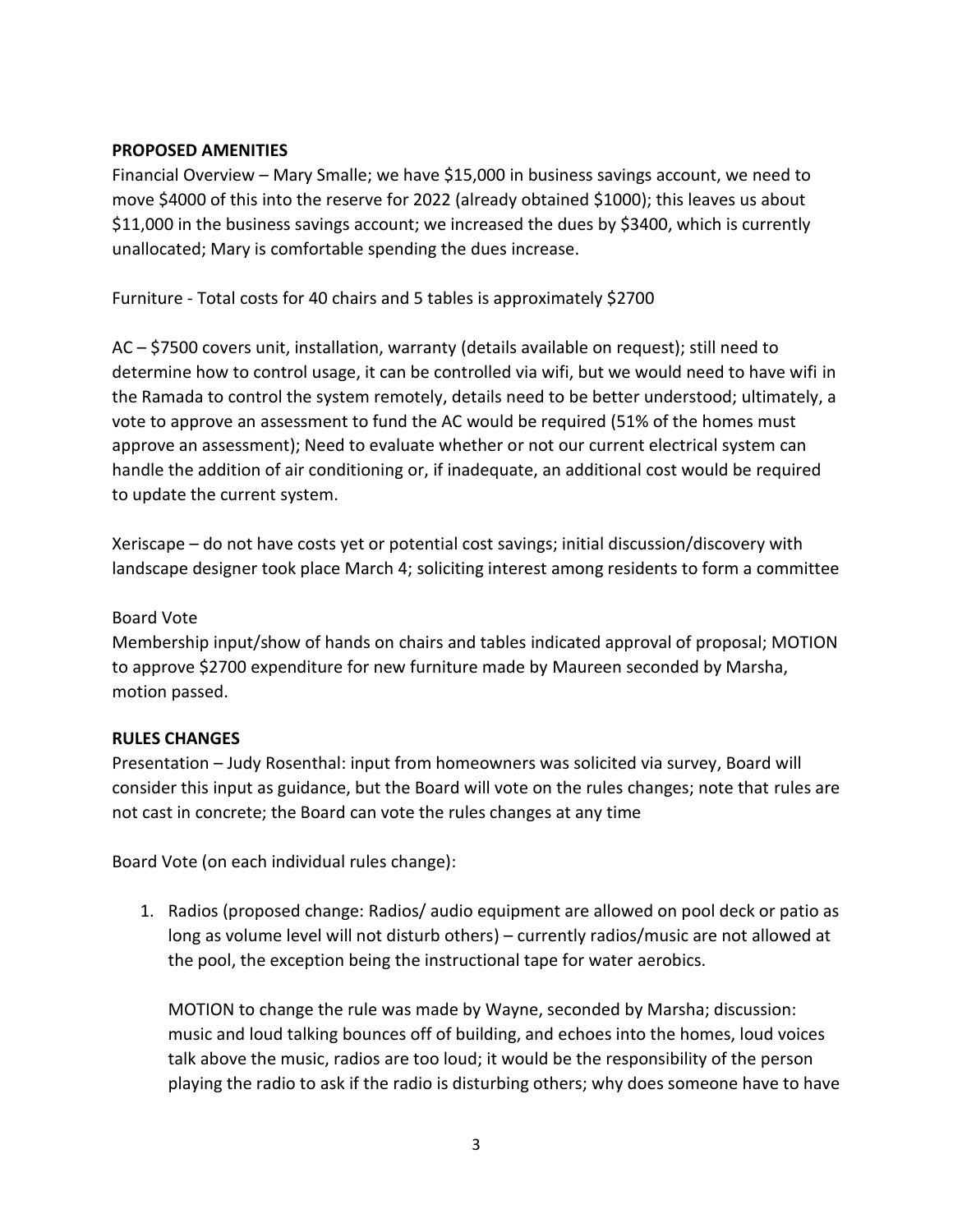a physical radio, suggest to use ear buds; via show of hands indicated most of membership present was not in favor of the change.

Board vote: 3 in favor, 4 against; no change to the current rule regarding radios.

2. TV/AV Equipment (proposed change: Non-permanent audiovisual equipment such as computers, televisions, screens, projectors, etc. may be used in the Ramada or pool deck area for special events such as movie nights, meetings, etc. No permanent modification to the Ramada or pool area will occur to support the temporary usage of the equipment. Equipment must be removed after the event. The HOA will not incur any cost related to equipment usage nor assume any liability for the equipment.) MOTION to accept the change made by Terry, seconded by Marsha;

Board vote: all in favor; TV/AV Equipment will be added to the Rules

3. Bikes in Carports (proposed change: Allow a maximum of two bicycles in the carport, with no liability to the HOA) MOTION to approve the change made by Mary; seconded by Terry; Discussion: what about other extraneous items stored in carport such as furniture, storage bins, décor items; confirmed the Rule can be changed at any given time; Concern about bikes being an enticement to theft; Unit 3 recently approved bicycles on carports

Board vote: 5 in favor, 2 against. Bikes allowed in carports will be added to the Rules.

4. Storage Container Restrictions (proposed change: Storage containers or dumpsters will be allowed in driveways when construction, remodeling, or moving is actively in progress. If homeowner has an active City of Scottsdale Building Permit, roll-off, dumpster, or storage container is permitted without HOA approval. If there is no Building Permit, the maximum storage time is 90 days and requires prior Board approval. No item is allowed on the sidewalk or street). MOTION to approve the change made by Wayne, seconded by Terry.

Board vote: all in favor; Storage container restrictions will be added to the Rules

5. Trash (proposed change: Refuse should not be placed out before 4:00 p.m. the day before pick up). Rule currently reads 6:00 pm the day before pickup. Motion to accept change made by Wayne, seconded by Terry; Discussion: acknowledgement that there may be exceptions (when people go out of town, for example)

Board vote: all in favor; Time for putting out trash will be changed in the Rules.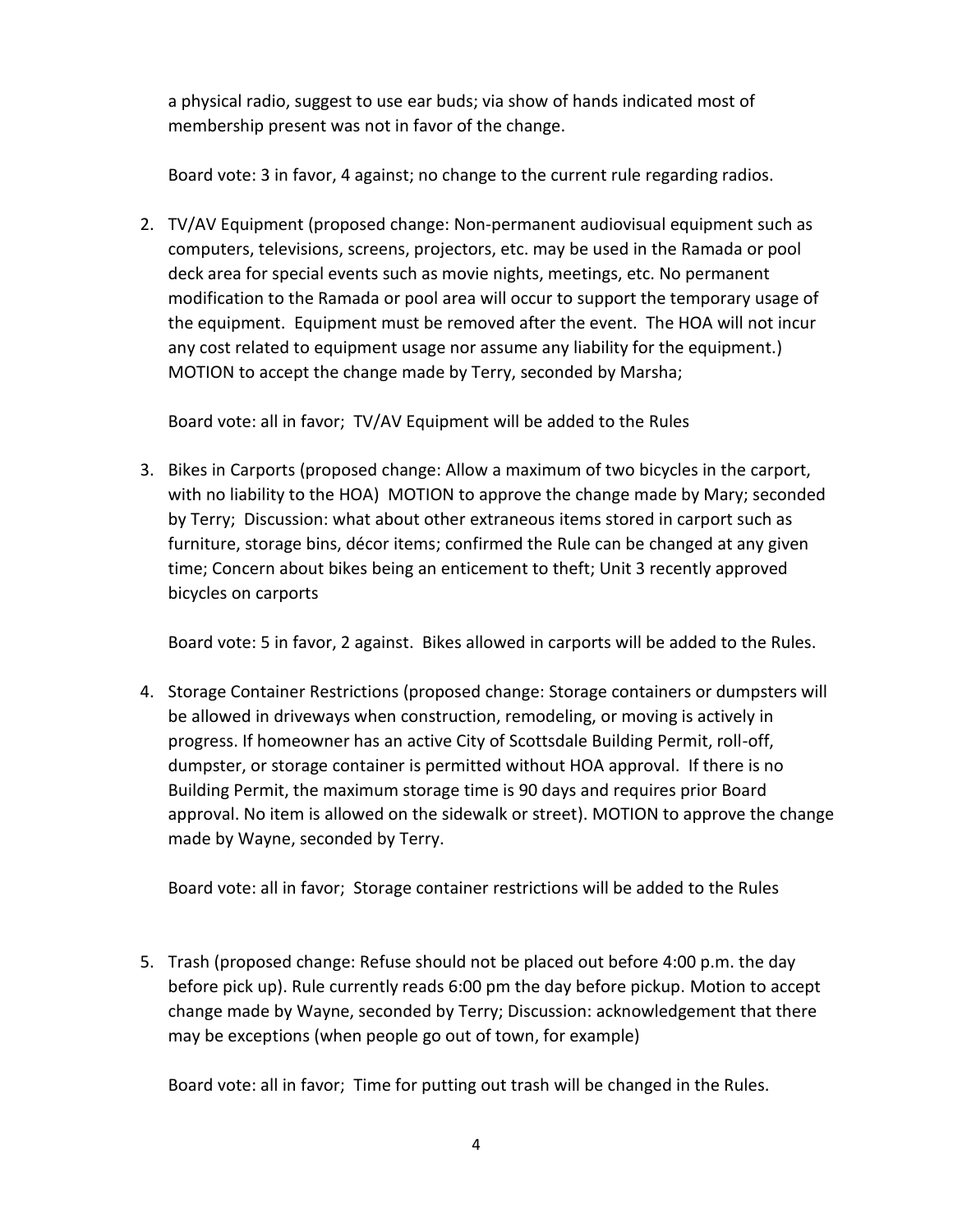6. Trees and shrubs (proposed change: No tree, hedge, shrub or plant may be placed or maintained on property that interferes with public use and safety conditions on the sidewalk. Proper maintenance includes mowing and trimming of plants and trees, weeding, and removal of dead plants and trees.)MOTION to accept change made by Mary, second by Marsha;

Board vote: all in favor; Maintaining trees and shrubs properly will be added to the Rules.

- 7. Citrus Trees (proposed change: All citrus trees must have fruit picked and hauled away by April 30) MOTION to accept change made by Wayne, seconded by Mary.
- 8. Board vote: all in favor; Citrus tree fruit removal will be added to the Rules

Enforcement of Rules – An HOA cannot automatically lien a property except for unpaid fines. However, if a judgement is obtained and is properly recorded, the Association has a lien that is effective if the property is conveyed or sold.

## **ACCOMPLISHMENTS FOR 2021** – Judy Rosenthal

- Converted pool to salt water
- Updated website with home modifications forms and information
- Created new resident orientation committee, created Ramada maintenance committee
- Using Constant Contact for all of our emails; thanks to Pam Sorensen for delivering hard copies to people that don't have email
- Updated rules
- New contact sheets
- Directory available on website
- Creating committee (in process) to address xeriscape
- The reserve analysis was updated
- Had an annual audit
- Progress on amenities

## **PLANS & GOALS FOR 2022**

- monitor historical perseveration
- influence the costs associated with the entry circle
- update the reserve
- have a plan/decision for xeriscape and AC

#### **MEMBERS' FORUM**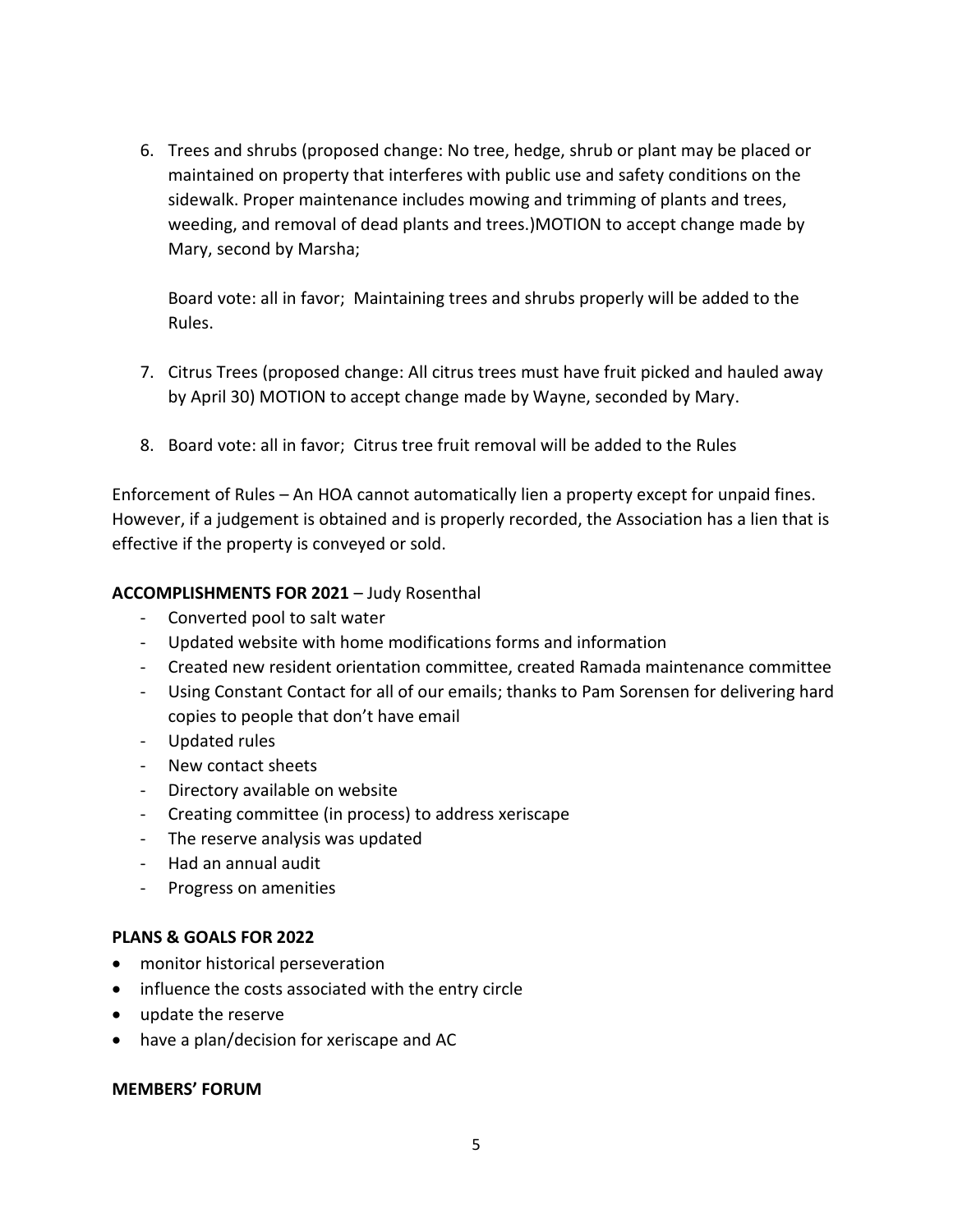Discussion focused on xeriscape and reduction of water usage, and urgency to form committee and take action.

**NEW BOARD ELECTION RESULTS** – Mike Sikes and Patti Frinzi 81% households voted; thanks to all candidates Elected: Maureen Harding, Marilyn Herbert, Sandy Mucci

## **ADJOURNMENT**

MOTION to adjourn made by Wayne, seconded by Marsha. All in favor. Meeting adjourned 12:22pm